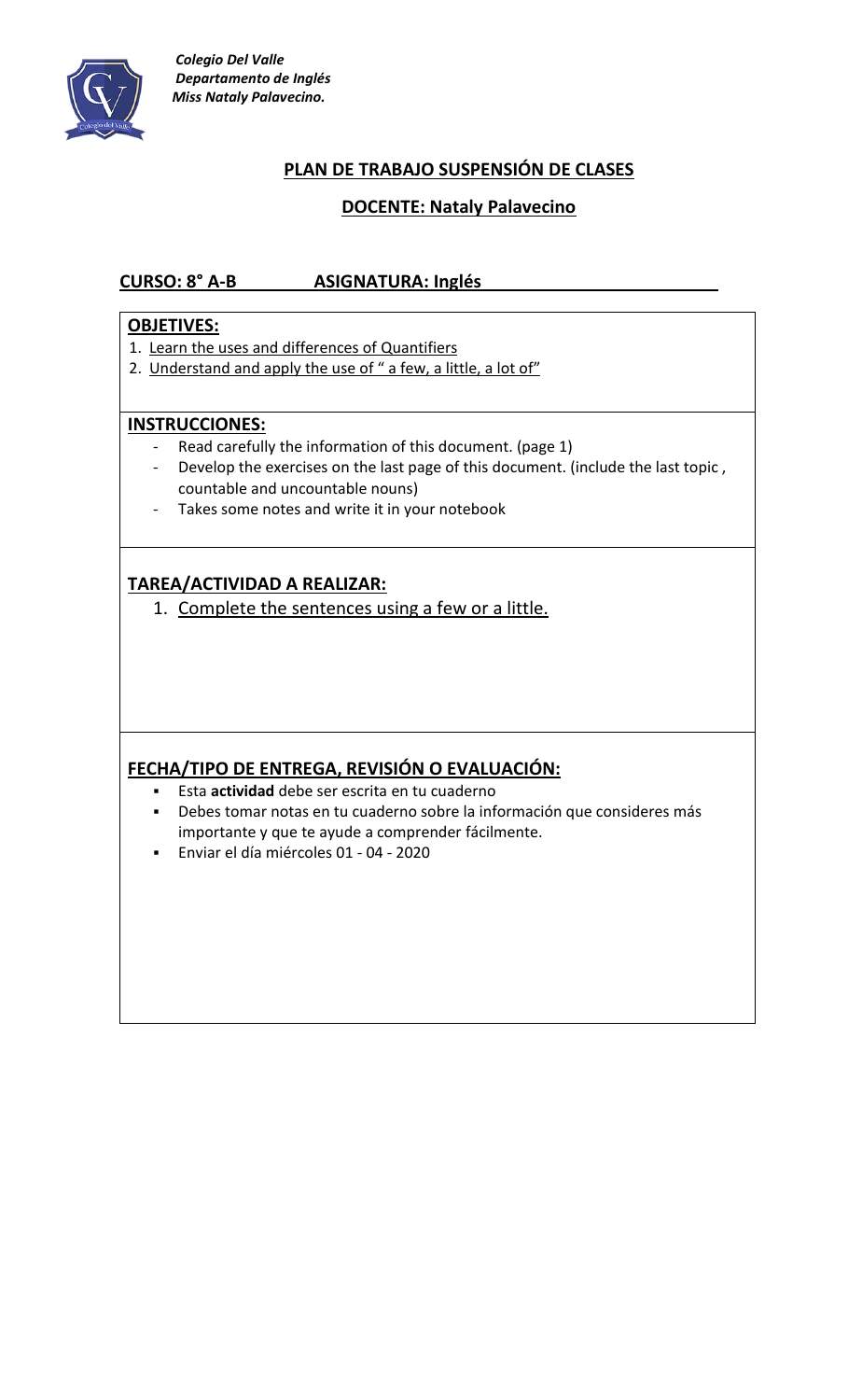

# **English Guide n° 3**

# **Quantifiers: a few, a little, a lot**

# **A FEW – A LITTLE**

- We use **a few** with plural, countable nouns. For example, "A few people came to the party."
- We use **a little** with uncountable nouns. you would like some."

### **When we say 'a little' or 'a few', we mean a small amount, but it's enough:**

- 1. **Little** is used with the singular form to indicate that something exists only in a small amount or to a slight degree. *a little milk, a little water, a little rice, a little wine, a little cheese, a little work, a little effort, a little rain*, *a little snow*
- 2. **Few** is used with the plural form to indicate not many persons or things. For example: *a few* cars, a few people, a few days, a few weeks, a few years, a few books, a few dogs, a few *dollars, a few cents*, *a few houses, a few chair*
- 3. **A lot of** is used to express that there is a large quantity of something.

We use **a lot of** in positive sentences, negative sentences and questions. This expression can be used with [countable or uncountable nouns.](https://www.grammar.cl/Notes/Countable_Uncountable_Nouns.htm)

- There are **a lot of** dogs in the street. (*Countable noun)*
- I have **a lot of** time to answer your questions. (*Uncountable noun*)
- I saw **a lot of** people waiting in the queue. (*Countable)*
- We did have **a lot of** fun, didn't we? *(Uncountable)*

We use **lots of** in positive and negative sentences, however it is more informal. It can be used with countable or uncountable nouns, and occasionally in questions.

- We have **lots of** *time* to catch the plane, let's relax. (*Uncountable noun)*
- There are **lots of** *people* in the queue today. *(Countable*)
- Oh my, you have spent **lots of** *money* on clothes! *(Uncountable)*
- I have **lots of** *questions*. *(Countable)*